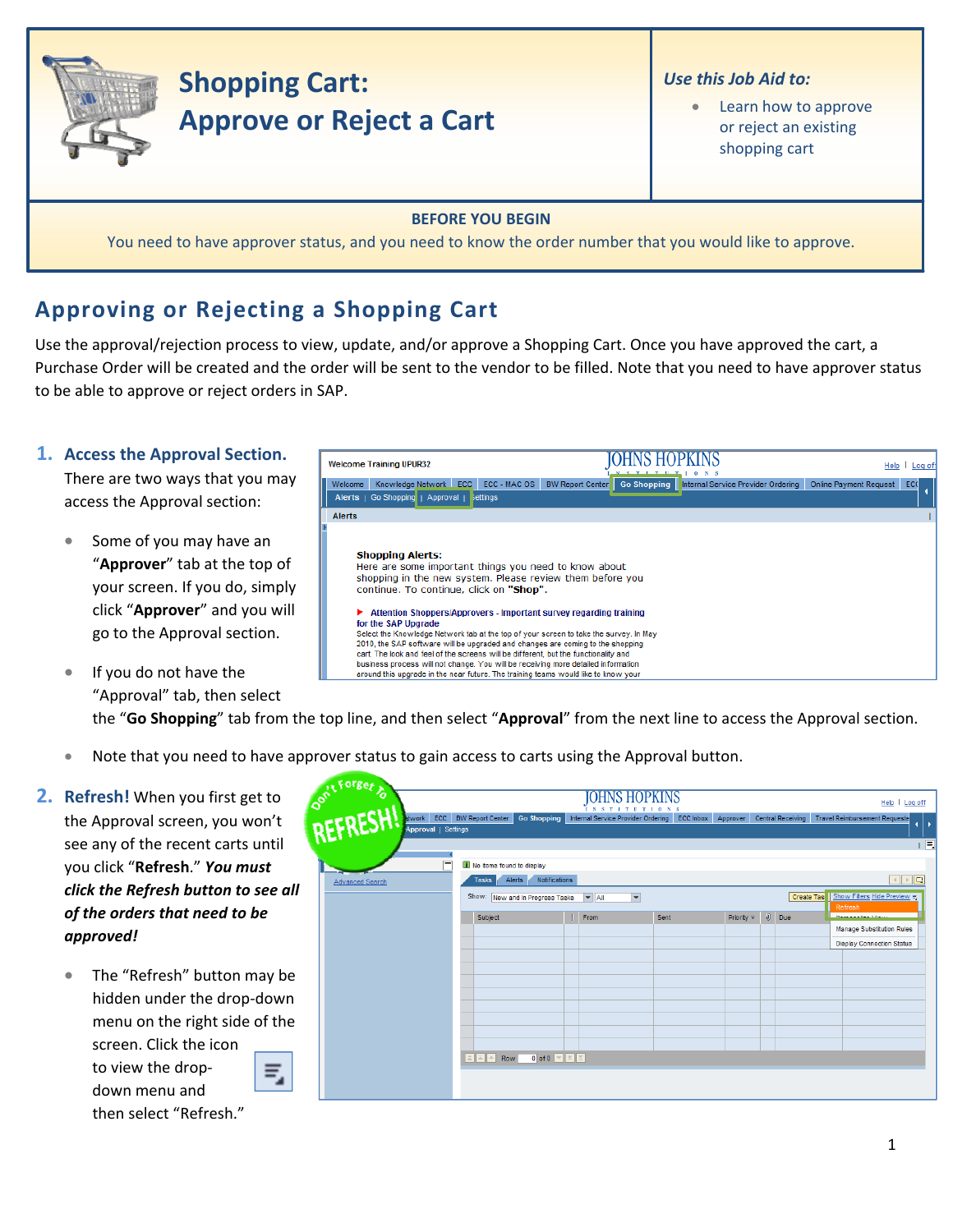- **3. View Carts to Approve.** Once you have clicked "Refresh," the list of carts that are ready to be approved will appear first in the "Alerts" tab. If you approve orders as they come in, then you can work directly from this tab.
	- Shopping carts that are pending approval will appear in the "Tasks" tab if you don't approve them the first time you see them.

- **4. View Cart Detail.** If you wish, you may click on any cart in the list to view the cart's details (to view details, you may also highlight the cart and then click the "Details" button). The "**Approve Shopping Cart**" screen will appear, showing all of the order information from the original cart.
	- From this screen, you may adjust much of the cart's order information as if it were a new cart. You may view the order information both in the "Item Overview" section, and also under the details section

| <b>Welcome Training UPUR60</b>                                                                                                                                                                                                                                                                                 |                                                          |                                                    |                      |                                                   |                         |              | ITUTIONS                       |                                                        |                             |                                           |                | Help   Log off |      |
|----------------------------------------------------------------------------------------------------------------------------------------------------------------------------------------------------------------------------------------------------------------------------------------------------------------|----------------------------------------------------------|----------------------------------------------------|----------------------|---------------------------------------------------|-------------------------|--------------|--------------------------------|--------------------------------------------------------|-----------------------------|-------------------------------------------|----------------|----------------|------|
| Welcome                                                                                                                                                                                                                                                                                                        | Knowledge Network                                        | ECC                                                |                      | ECC - MAC OS                                      | <b>BW Report Center</b> |              | <b>Go Shopping</b>             | Internal Service Provider Ordering                     |                             |                                           | Online Pa      | и              | D    |
| Alerts   Go Shopping   Approval   Settings                                                                                                                                                                                                                                                                     |                                                          |                                                    |                      |                                                   |                         |              |                                |                                                        |                             |                                           |                |                |      |
| <b>Approval</b>                                                                                                                                                                                                                                                                                                |                                                          |                                                    |                      |                                                   |                         |              |                                |                                                        |                             |                                           |                |                | E,   |
|                                                                                                                                                                                                                                                                                                                |                                                          |                                                    |                      |                                                   |                         |              |                                |                                                        |                             |                                           |                |                |      |
| Alerts                                                                                                                                                                                                                                                                                                         | Tasks (25/25)                                            |                                                    | <b>Notifications</b> |                                                   |                         |              |                                |                                                        |                             |                                           | $\overline{a}$ | $\Box$<br>b.   |      |
| Show: All                                                                                                                                                                                                                                                                                                      | $\blacktriangledown$                                     |                                                    |                      |                                                   |                         |              |                                |                                                        |                             | Create Task   Show Filters Hide Preview = |                |                |      |
| Subject                                                                                                                                                                                                                                                                                                        |                                                          |                                                    |                      |                                                   |                         | From         |                                | Sent                                                   | Priority =                  | <b>D</b><br><b>Due</b>                    |                | <b>Status</b>  |      |
|                                                                                                                                                                                                                                                                                                                | Approve Shopping Cart 1001077480 with Value 832.10 USD = |                                                    |                      |                                                   |                         |              | <b>UPUR28, Training</b>        | Today                                                  | <b>Normal</b>               |                                           |                | <b>New</b>     |      |
|                                                                                                                                                                                                                                                                                                                | Approve Shopping Cart 1001077478 with Value 0.00 USD =   |                                                    |                      |                                                   |                         |              | <b>UPUR01, Training</b>        | Yesterday                                              | <b>Normal</b>               | $\overline{\mathbf{3}}$                   |                | <b>New</b>     |      |
|                                                                                                                                                                                                                                                                                                                | Approve Shopping Cart 1001077395 with Value 50.00 USD =  |                                                    |                      |                                                   |                         |              | <b>UPUR28, Training</b>        | Mar 31, 2010                                           | <b>Normal</b>               | 3                                         |                | <b>New</b>     |      |
|                                                                                                                                                                                                                                                                                                                | Approval of SC of UPUR21 Value: 79.90 USD ≡              |                                                    |                      |                                                   |                         |              |                                | Oct 1, 2009                                            |                             | $\overline{2}$                            |                | <b>New</b>     |      |
|                                                                                                                                                                                                                                                                                                                | Approval of SC of UPUR20 Value: 825.34 USD =             |                                                    |                      |                                                   |                         |              |                                | Oct 1, 2009                                            |                             | $\overline{2}$                            |                | <b>New</b>     |      |
|                                                                                                                                                                                                                                                                                                                | Approval of SC of UPUR19 Value: 105.27 USD =             |                                                    |                      |                                                   |                         |              |                                | Oct 1, 2009                                            |                             | $\overline{2}$                            |                | <b>New</b>     |      |
|                                                                                                                                                                                                                                                                                                                | Approval of SC of UPUR18 Value: 2,431.00 USD =           |                                                    |                      |                                                   |                         |              |                                | Oct 1, 2009                                            |                             | $\overline{2}$                            |                | <b>New</b>     |      |
|                                                                                                                                                                                                                                                                                                                | Approval of SC of UPUR17 Value: 435.00 USD ≡             |                                                    |                      |                                                   |                         |              |                                | Oct 1, 2009                                            |                             | $\overline{2}$                            |                | <b>New</b>     |      |
|                                                                                                                                                                                                                                                                                                                | Approval of SC of UPUR16 Value: 249.00 USD =             |                                                    |                      |                                                   |                         |              |                                | Oct 1, 2009                                            |                             | $\overline{2}$                            |                | <b>New</b>     |      |
|                                                                                                                                                                                                                                                                                                                |                                                          |                                                    |                      |                                                   |                         |              |                                | Oct 1, 2009                                            |                             | $\overline{2}$                            |                | <b>New</b>     |      |
| Approval of SC of UPUR15 Value: 3,865.68 USD =<br>Row<br>云<br>희<br>$\mathbb{A}$<br>Approve Shopping Cart 1001077480 with Value 832.10 USD                                                                                                                                                                      |                                                          | 1 of 25 $  \mathbf{v}   \mathbf{v}  $ $\mathbf{Z}$ |                      |                                                   |                         |              |                                |                                                        |                             |                                           |                |                |      |
| Approve                                                                                                                                                                                                                                                                                                        | Reject   Details                                         |                                                    | Print Preview        | Resubmit                                          | Forward                 | Assign To Me |                                |                                                        |                             |                                           |                |                |      |
|                                                                                                                                                                                                                                                                                                                |                                                          |                                                    |                      |                                                   |                         |              |                                |                                                        |                             |                                           |                |                |      |
|                                                                                                                                                                                                                                                                                                                |                                                          |                                                    |                      |                                                   |                         |              |                                |                                                        |                             |                                           |                |                |      |
|                                                                                                                                                                                                                                                                                                                |                                                          | Document Name Copy Paper                           |                      | Status Awating Approval                           |                         |              | Created On 04/13/2010 11:06:35 |                                                        | Created By Christina Thomas |                                           |                |                |      |
|                                                                                                                                                                                                                                                                                                                |                                                          |                                                    |                      |                                                   |                         |              |                                |                                                        |                             |                                           |                |                |      |
|                                                                                                                                                                                                                                                                                                                |                                                          |                                                    |                      |                                                   |                         |              |                                |                                                        |                             |                                           |                |                |      |
|                                                                                                                                                                                                                                                                                                                | Christine Thomas                                         |                                                    |                      | Approval Note                                     |                         |              |                                |                                                        |                             |                                           |                |                |      |
|                                                                                                                                                                                                                                                                                                                |                                                          |                                                    |                      |                                                   |                         |              |                                |                                                        |                             |                                           |                |                |      |
|                                                                                                                                                                                                                                                                                                                | tiet Values                                              |                                                    |                      |                                                   |                         |              |                                |                                                        |                             |                                           |                |                |      |
|                                                                                                                                                                                                                                                                                                                | Disclay / Edit Agents<br><b>Dashir</b>                   |                                                    |                      |                                                   | Note to Supplier        |              |                                |                                                        |                             |                                           |                |                |      |
|                                                                                                                                                                                                                                                                                                                | o<br>ECPO                                                |                                                    |                      |                                                   |                         |              |                                |                                                        |                             |                                           |                |                |      |
|                                                                                                                                                                                                                                                                                                                |                                                          |                                                    |                      |                                                   |                         |              |                                |                                                        |                             |                                           |                |                |      |
| Details Addition . Copy Paste Duplicate Delate Process All tems .                                                                                                                                                                                                                                              |                                                          |                                                    |                      |                                                   |                         |              |                                |                                                        |                             |                                           |                |                |      |
| Line Number Reject Approve Product D Description                                                                                                                                                                                                                                                               |                                                          |                                                    |                      |                                                   |                         |              |                                | Product Category Product Category Description Quantity |                             | Unit Net Price / Limit                    |                | Per Currency   | Deli |
| Approve Shopping Cart:1001077480<br><b>Rumber</b> 1001077480<br>Submt   Close   Save   Check<br>Ceneral Data<br><b>Boy on Behalf Off</b><br>Name of Shopping Cart: Copy Paper<br>Default Settings:<br>Approval Process:<br><b>Document Changes:</b><br>Document Type:<br><b>T</b> tem Overview<br>3<br>$1 - 1$ | ö                                                        |                                                    |                      | DIRCE Depotific Multicuratese Paper, B 1/ 4400000 |                         |              | OFFICE SUPP & EQUIP            |                                                        | 10 CV                       | 83.21                                     |                | $1 - 050$      | DAI  |
|                                                                                                                                                                                                                                                                                                                |                                                          |                                                    |                      |                                                   |                         |              |                                |                                                        |                             |                                           |                |                |      |
|                                                                                                                                                                                                                                                                                                                |                                                          |                                                    |                      |                                                   |                         |              |                                |                                                        |                             |                                           |                |                |      |

by clicking the "Details" button. If you do change any order information, remember to click "Check" to verify your changes and then "Submit" to resubmit the order.

- If you wish to approve or reject individual line items, click the radio buttons associated with each line within the "Item Overview" section of the cart.
- When you are ready to approve or reject the order as a whole, click "Close" to return to the Approval screen.
- **5. Approve or Reject the Order.** Highlight the line of the order you want to approve or reject by clicking within the line or on the gray box to the left of the line. Then, click "**Approve**" or "**Reject**" at the bottom of the screen.
	- You may wish to print a copy of the order for your files. You may do so by clicking "**Print Preview**" from this screen while the line is selected.
	- If you wish to set a new resubmission date to delay approval of an order, click "**Resubmit**." This will bring up a calendar and you may select a new date. The cart will not be displayed in your work list until the resubmission date arrives. Note that the delivery date within the cart must be adjusted so that it is *after* the date that the cart is to be resubmitted.

| Knowledge Network ECC<br>Welcome                                          | ECC - MAC OS | <b>BW Report Center</b> | <b>Go Shopping</b>      |              | Internal Service Provider Ordering    |                          |            | Online Pa                           |
|---------------------------------------------------------------------------|--------------|-------------------------|-------------------------|--------------|---------------------------------------|--------------------------|------------|-------------------------------------|
| Alerts   Go Shopping  <br>Approval   Settings                             |              |                         |                         |              |                                       |                          |            |                                     |
|                                                                           |              |                         |                         |              |                                       |                          |            |                                     |
| <b>Approval</b>                                                           |              |                         |                         |              |                                       |                          |            |                                     |
| Tasks (25/25)<br><b>Notifications</b><br>Alerts                           |              |                         |                         |              |                                       |                          |            | $\Box$<br>$\left($<br>$\rightarrow$ |
|                                                                           |              |                         |                         |              |                                       |                          |            |                                     |
| Show: All<br>$\blacktriangledown$                                         |              |                         |                         |              | Create Task Show Filters Hide Preview |                          |            |                                     |
| Subject                                                                   |              | IJ                      | From                    | Sent         | Priority =                            | O)                       | <b>Due</b> | <b>Status</b>                       |
| Approve Shopping Cart 1001077480 with Value 832.10 USD =                  |              |                         | <b>UPUR28. Training</b> | Today        | <b>Normal</b>                         |                          |            | <b>New</b>                          |
| Approve Shopping Cart 1001077478 with Value 0.00 USD ≡                    |              |                         | <b>UPUR01, Training</b> | Yesterday    | <b>Normal</b>                         | 3                        |            | <b>New</b>                          |
| Approve Shopping Cart 1001077395 with Value 50.00 USD ■                   |              |                         | <b>UPUR28, Training</b> | Mar 31, 2010 | <b>Normal</b>                         | 3                        |            | <b>New</b>                          |
| Approval of SC of UPUR21 Value: 79.90 USD =                               |              |                         |                         | Oct 1, 2009  |                                       | $\overline{2}$           |            | <b>New</b>                          |
| Approval of SC of UPUR20 Value: 825.34 USD =                              |              |                         |                         | Oct 1, 2009  |                                       | $\overline{\phantom{a}}$ |            | <b>New</b>                          |
| Approval of SC of UPUR19 Value: 105.27 USD ≡                              |              |                         |                         | Oct 1, 2009  |                                       | $\overline{2}$           |            | <b>New</b>                          |
| Approval of SC of UPUR18 Value: 2,431.00 USD =                            |              |                         |                         | Oct 1, 2009  |                                       | $\overline{2}$           |            | <b>New</b>                          |
| Approval of SC of UPUR17 Value: 435.00 USD =                              |              |                         |                         | Oct 1, 2009  |                                       | $\overline{2}$           |            | <b>New</b>                          |
| Approval of SC of UPUR16 Value: 249.00 USD =                              |              |                         |                         | Oct 1, 2009  |                                       | $\overline{2}$           |            | <b>New</b>                          |
| Approval of SC of UPUR15 Value: 3,865.68 USD =                            |              |                         |                         | Oct 1, 2009  |                                       | $\overline{2}$           |            | <b>New</b>                          |
| 1 of 25 $\boxed{\mathbf{z}}$ $\boxed{\mathbf{z}}$<br>$\ $ $\triangle$ Row |              |                         |                         |              |                                       |                          |            |                                     |
|                                                                           |              |                         |                         |              |                                       |                          |            |                                     |
| Approve Shopping Cart 1001077480 with Value 832.10 USD                    |              |                         |                         |              |                                       |                          |            |                                     |
|                                                                           |              |                         |                         |              |                                       |                          |            |                                     |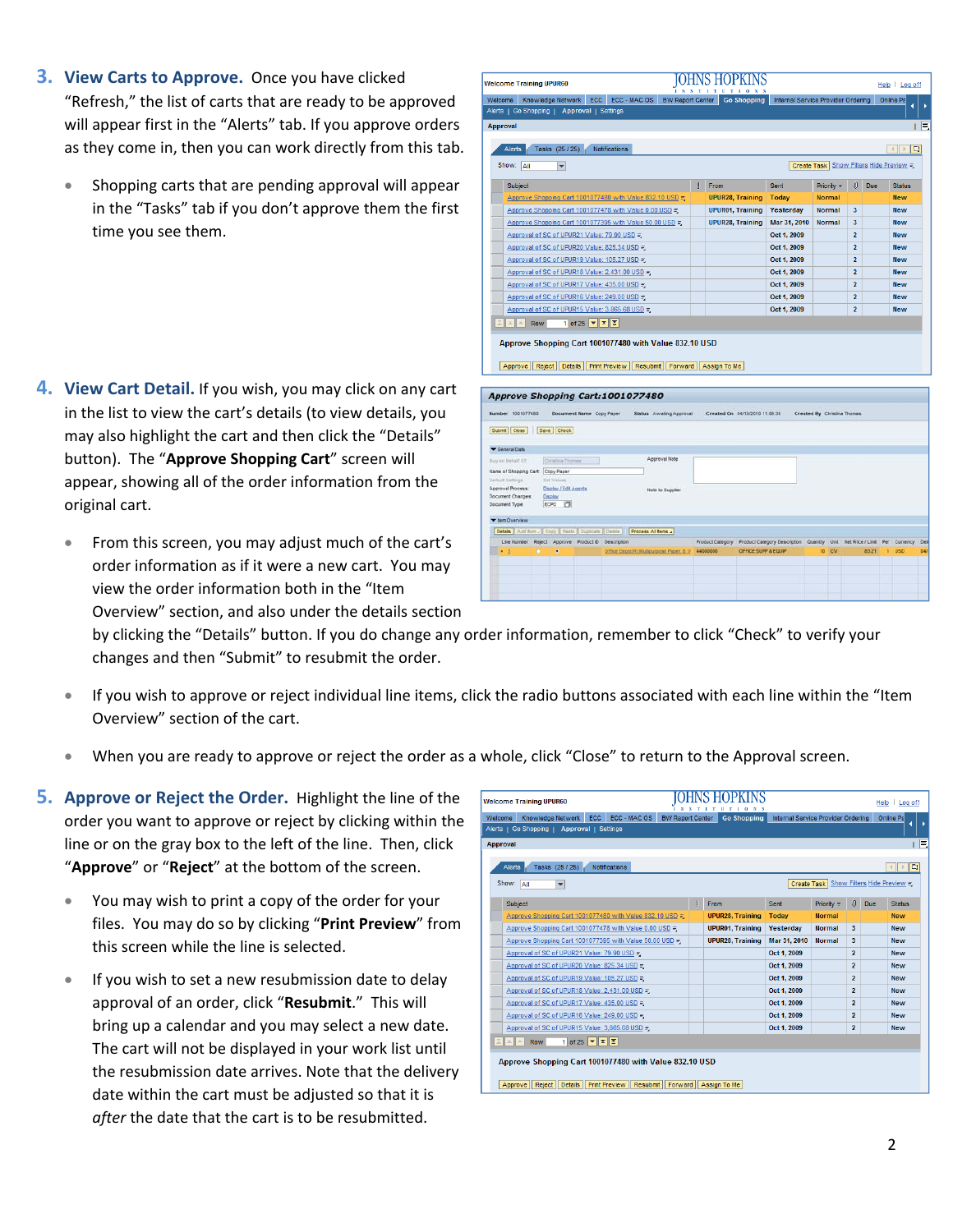- Select the "**Forward**" button to forward the cart to one or more users. You will need to search for the name of an appropriate user and then click "Submit" to send the cart to his or her work list. Note that the search list includes all users, and not those with approver roles, so you will need to be able to identify an appropriate user from the list.
- After you have approved the order, the order's "**Status**" will change to "In Progress" rather than "New."

*That's it! You're done with the approval process.*

**6. The Buyer's Perspective.** After an order has been approved, the order status in the buyer's view will change from "Awaiting Approval" to "Follow‐on Document Created."

*Always click "Refresh" when you get to the Shopping Cart Home Page to see the most up‐to‐date status. Orders are not updated until you click "Refresh."*

|                      |                                   |            |                          |                                                                                                                           |            |     |       |                                           |                 | REFRESH!<br>these Fitzgard                                                                      |
|----------------------|-----------------------------------|------------|--------------------------|---------------------------------------------------------------------------------------------------------------------------|------------|-----|-------|-------------------------------------------|-----------------|-------------------------------------------------------------------------------------------------|
|                      |                                   |            |                          |                                                                                                                           |            |     |       |                                           |                 |                                                                                                 |
|                      |                                   |            |                          |                                                                                                                           |            |     |       |                                           |                 |                                                                                                 |
|                      |                                   |            |                          |                                                                                                                           |            |     |       |                                           |                 |                                                                                                 |
|                      |                                   |            |                          |                                                                                                                           |            |     |       |                                           |                 |                                                                                                 |
|                      | LI7 Days (1)                      |            | Cart No. (0) - Saved (0) | Amattro Approval (2) Team Carta (2) Down for Conferentian (3)                                                             |            |     |       |                                           |                 |                                                                                                 |
|                      | Last 7 Days (E)                   | Sevent (D) | <b>Created (2)</b>       | Conferrations for Team Carts (8)                                                                                          |            |     |       |                                           |                 |                                                                                                 |
|                      | Shopping Carts - Last 7 Days      |            |                          |                                                                                                                           |            |     |       |                                           |                 |                                                                                                 |
|                      |                                   |            |                          |                                                                                                                           |            |     |       |                                           |                 |                                                                                                 |
|                      |                                   |            |                          |                                                                                                                           |            |     |       |                                           |                 |                                                                                                 |
| View [Standard View] | > Show Quick Criteria Maintenance |            |                          |                                                                                                                           |            |     |       |                                           |                 |                                                                                                 |
| IR SCNMMM            | Shopping Cart Name                |            | Line No.                 | [v] Create Shapping Cart   Copy     Dagany   EST   Catera     Create   Create Continuation   Fred Previews<br>Description | Created On | ON. |       | <b>Refresh   Report a</b><br><b>Calum</b> | Total Net Value | Status                                                                                          |
| 1001077400           | Copy Paper                        |            |                          | Office Depot(R) Multipurpose Paper, 8 1/ B4/13/2015 11:08:35                                                              |            |     | 10 CV | 832.10                                    |                 |                                                                                                 |
|                      |                                   |            |                          |                                                                                                                           |            |     |       |                                           |                 |                                                                                                 |
|                      |                                   |            |                          |                                                                                                                           |            |     |       |                                           |                 | Change Query Define New Query Personalize<br>Fiber Setterpy<br>832.10 Eplow on Document Created |
|                      |                                   |            |                          |                                                                                                                           |            |     |       |                                           |                 |                                                                                                 |
|                      |                                   |            |                          |                                                                                                                           |            |     |       |                                           |                 |                                                                                                 |
|                      |                                   |            |                          |                                                                                                                           |            |     |       |                                           |                 |                                                                                                 |
|                      |                                   |            |                          |                                                                                                                           |            |     |       |                                           |                 |                                                                                                 |

- **7. View the PO Number.** To view the Purchase Order number, the buyer can click on the "Follow‐on Document Created" link. This displays the shopping cart (as if you had selected "Display" or "Edit") but defaults to the tab called "Related Documents" in the Details section of the order.
	- The Shopping Cart Number is shown in the first line and always starts with a "1."
	- The Purchase Order Number is shown in the second line and always starts with a "2." You may click on the Purchase Order Number to view the details of the order.

| <b>But Prevers Gallegin</b><br>tm (Cine)<br>T General Osta<br>The as Bold FSE<br>Dennis Donald<br>Nene of Shopping Cart: Croy Feoer<br>Default Switzun<br><b>Dat Library</b><br>Approval Process<br>Dashy / X/A Aserta<br><b>Document Changes:</b><br><b>Darker</b><br>Connénert Documente Discloy<br>Document Type:<br>ICPO ITE<br><b>Visicosive</b><br>[Deale   Add fort   Case   Farm   Duraste   Dealer     Figures At form  <br>Link Number   Product D. Casurgiton | Aggressi Note<br><b>New In Supplier</b>              |                                                        |                                             |                                                                                                                                                                                         |                                                                                         | E                                                                 |
|--------------------------------------------------------------------------------------------------------------------------------------------------------------------------------------------------------------------------------------------------------------------------------------------------------------------------------------------------------------------------------------------------------------------------------------------------------------------------|------------------------------------------------------|--------------------------------------------------------|---------------------------------------------|-----------------------------------------------------------------------------------------------------------------------------------------------------------------------------------------|-----------------------------------------------------------------------------------------|-------------------------------------------------------------------|
|                                                                                                                                                                                                                                                                                                                                                                                                                                                                          |                                                      |                                                        |                                             |                                                                                                                                                                                         |                                                                                         |                                                                   |
|                                                                                                                                                                                                                                                                                                                                                                                                                                                                          |                                                      |                                                        |                                             |                                                                                                                                                                                         |                                                                                         |                                                                   |
|                                                                                                                                                                                                                                                                                                                                                                                                                                                                          |                                                      |                                                        |                                             |                                                                                                                                                                                         |                                                                                         |                                                                   |
|                                                                                                                                                                                                                                                                                                                                                                                                                                                                          |                                                      |                                                        |                                             |                                                                                                                                                                                         |                                                                                         |                                                                   |
| . .                                                                                                                                                                                                                                                                                                                                                                                                                                                                      | Littles Depart 5: Hollandsons Facer, S.U.<br>4920000 | OFFICE SUPP & FILLIP                                   | <b>H CV</b><br>21.21                        | Product Calegory : Product Calegory Description : Guardly 194 Net Prox / Lind : Per : Carrency : Delivery Date : Notes : Afterhinerina .<br>Acteuré Assignment<br>04/10/2019<br>$+$ $-$ | <b>Barn Status</b><br><b>Purchase Criter Creates BOO</b><br>Dept Center (1970)2229 (32) | <b>Desprend</b> ups                                               |
| [1] [1] Octata for tiem 1 Office Deput/0) Multipurpose Paper, E 1:                                                                                                                                                                                                                                                                                                                                                                                                       |                                                      |                                                        |                                             | Document Number                                                                                                                                                                         |                                                                                         | \$12.19<br><b>VSD</b>                                             |
| <b>Nom Earla</b><br>Account Assignment<br><b>W History</b><br><b>View:</b> United States Datar<br>$\bullet$                                                                                                                                                                                                                                                                                                                                                              | fictes and Atachments                                | Delvery Address/Ferturnance Location                   | Sources of Supply / Se                      | 1001077480/1                                                                                                                                                                            |                                                                                         | ٣<br><b>Tiber Delivery</b>                                        |
| <b>Same</b><br>Document<br><b>Shipping Cart</b><br>Total<br><b>Runshawa Criter</b><br>Cake Paper<br>Total                                                                                                                                                                                                                                                                                                                                                                | Office Deputch: Multipurpose Paper. B 1/             | <b>Desumed Number</b><br>10010774001<br><b>COMMAND</b> | without Desament Text<br><b>TUESDAARDER</b> | 2000444005/1                                                                                                                                                                            |                                                                                         | Curiancy<br><b>und</b><br><b>USD</b><br><b>LISO</b><br><b>AND</b> |